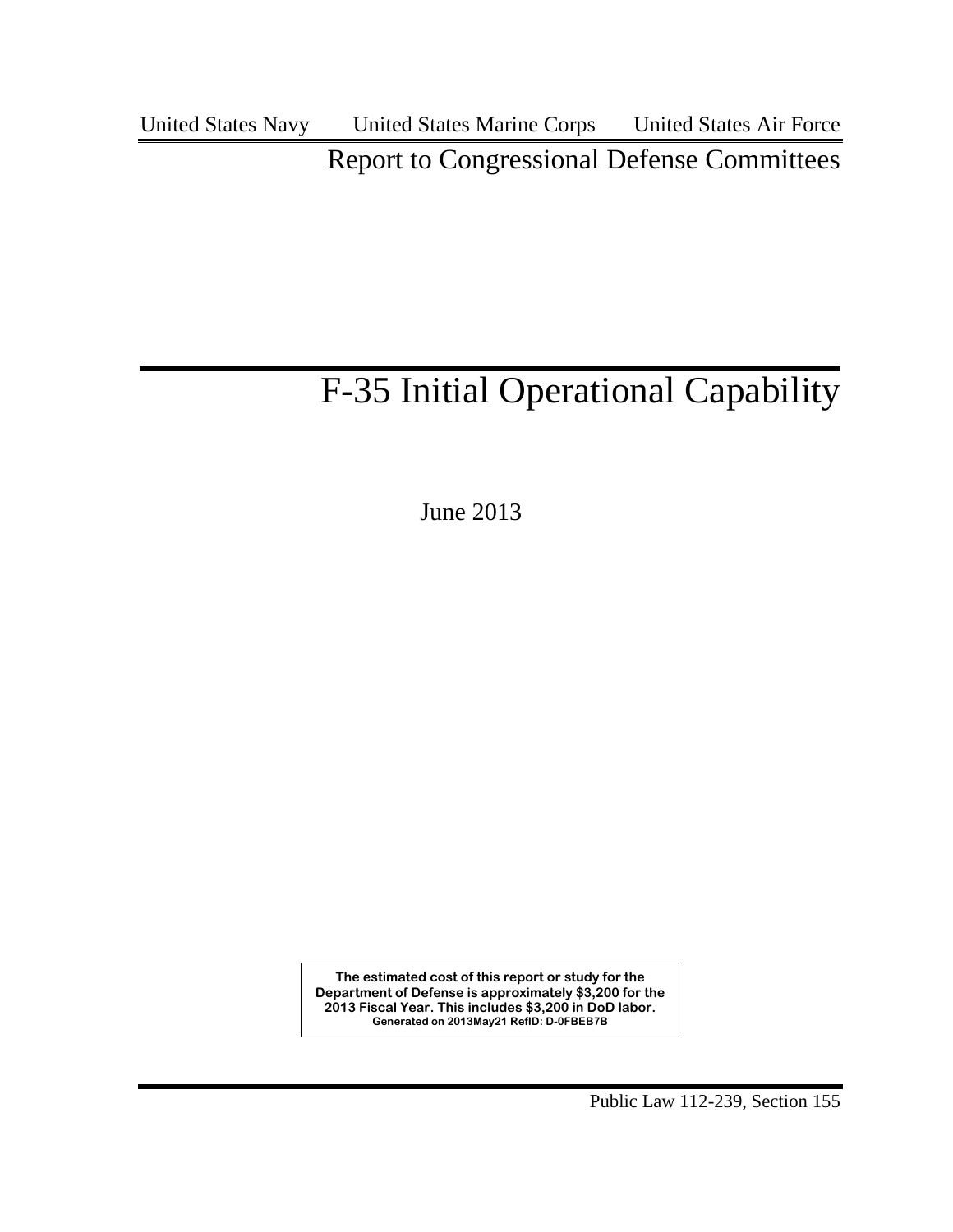## **Introduction**

This report is being provided to the Congressional Defense Committees as directed in Public Law 112-239, Section 155, of the National Defense Authorization Act for Fiscal Year 2013.

*―SEC. 155. REQUIREMENT TO SET F–35 AIRCRAFT INITIAL OPERATIONAL CAPABILITY DATES.*

*(a) F–35A.—Not later than June 1, 2013, the Secretary of the Air Force shall— (1) establish the initial operational capability date for the F–35A aircraft; and*

*(2) submit to the congressional defense committees a report on the details of such initial operational capability.*

*(b) F–35B AND F-35C.—Not later than June 1, 2013, the Secretary of the Navy shall—*

*(1) establish the initial operational capability dates for the F–35B and F-35C aircraft; and*

*(2) submit to the congressional defense committees a report on the details of such initial operational capabilities for both variants.‖*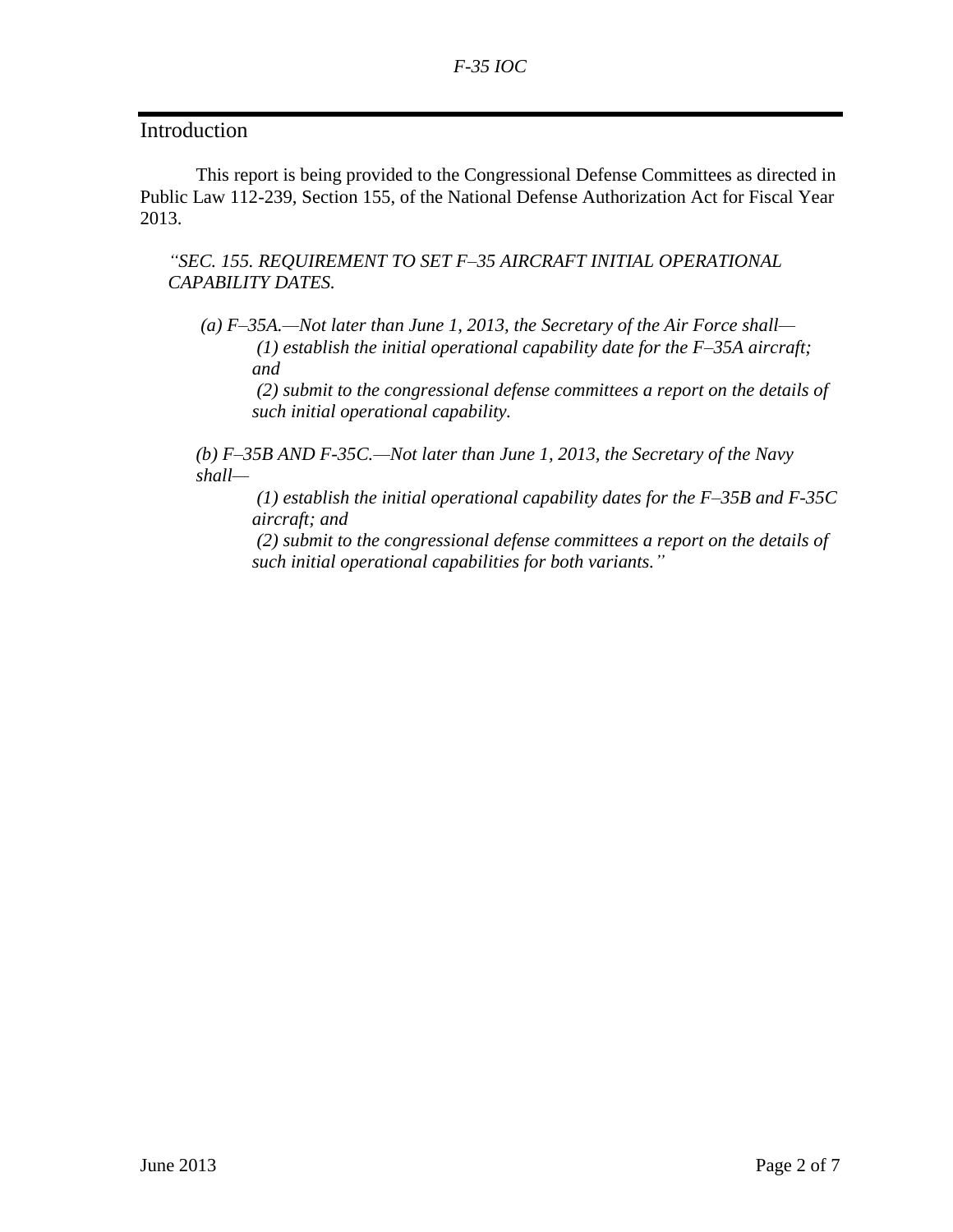# Executive Summary

Air Force F-35A initial operational capability (IOC) shall be declared when the first operational squadron is equipped with 12-24 aircraft, and Airmen are trained, manned, and equipped to conduct basic Close Air Support (CAS), Interdiction, and limited Suppression and Destruction of Enemy Air Defense (SEAD/DEAD) operations in a contested environment. Based on the current F-35 Joint Program Office (JPO) schedule, the F-35A will reach the IOC milestone between August 2016 (Objective) and December 2016 (Threshold). Should capability delivery experience changes or delays, this estimate will be revised appropriately.

 Marine Corps F-35B IOC shall be declared when the first operational squadron is equipped with 10-16 aircraft, and US Marines are trained, manned, and equipped to conduct CAS, Offensive and Defensive Counter Air, Air Interdiction, Assault Support Escort, and Armed Reconnaissance in concert with Marine Air Ground Task Force resources and capabilities. Based on the current F-35 JPO schedule, the F-35B will reach the IOC milestone between July 2015 (Objective) and December 2015 (Threshold). Should capability delivery experience changes or delays, this estimate will be revised appropriately.

Navy F-35C IOC shall be declared when the first operational squadron is equipped with 10 aircraft, and Navy personnel are trained, manned and equipped to conduct assigned missions. Based on the current F-35 JPO schedule, the F-35C will reach the IOC milestone between August 2018 (Objective) and February 2019 (Threshold). Should capability delivery experience changes or delays, this estimate will be revised appropriately.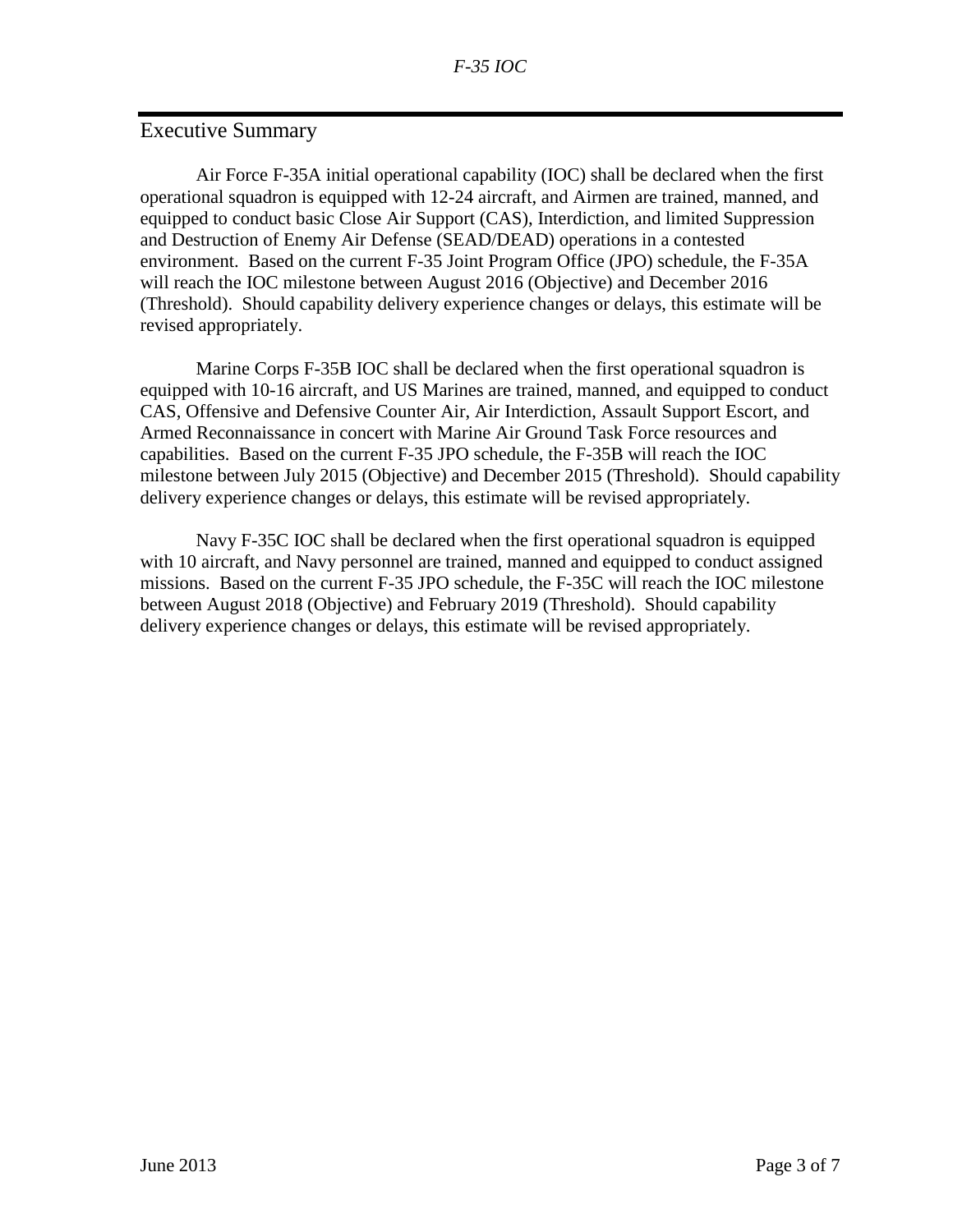## Report

#### **United States Air Force F-35A IOC Date and Capabilities:**

Air Force F-35A IOC shall be declared when Airmen are trained, manned and equipped to conduct basic CAS, Interdiction, and limited SEAD/DEAD operations in a contested environment. The F-35A shall have the ability to conduct operational missions utilizing system development and demonstration (SDD) program of record weapons and mission systems. The warfighter shall be supported with verified tactics detailing core mission fundamentals. The first Air Force F-35A operational squadron shall have 12-24 primary aircraft and shall be capable of deploying and performing its assigned mission(s). In-place logistics elements shall include personnel, support equipment, spares, munitions, verified technical manuals, and training programs. In-place operational elements shall include pilots, operations support personnel, verified technical manuals, mission qualification training programs, and training devices.

Air Force IOC is capability-based and will be declared when the above conditions are met. If the F-35 Integrated Master Schedule (IMS) Version 7 executes according to plan, Air Force F-35A IOC criteria could be met between August 2016 (Objective) and December 2016 (Threshold). Should capability delivery experience additional changes, this estimate will be revised appropriately.

The criteria stated above will provide sufficient initial combat capability for the threat postulated in 2016. However, in order to meet the full spectrum of Joint warfighter requirements in future years, the Air Force will require the enhanced lethality and survivability inherent in Blocks 3F and beyond.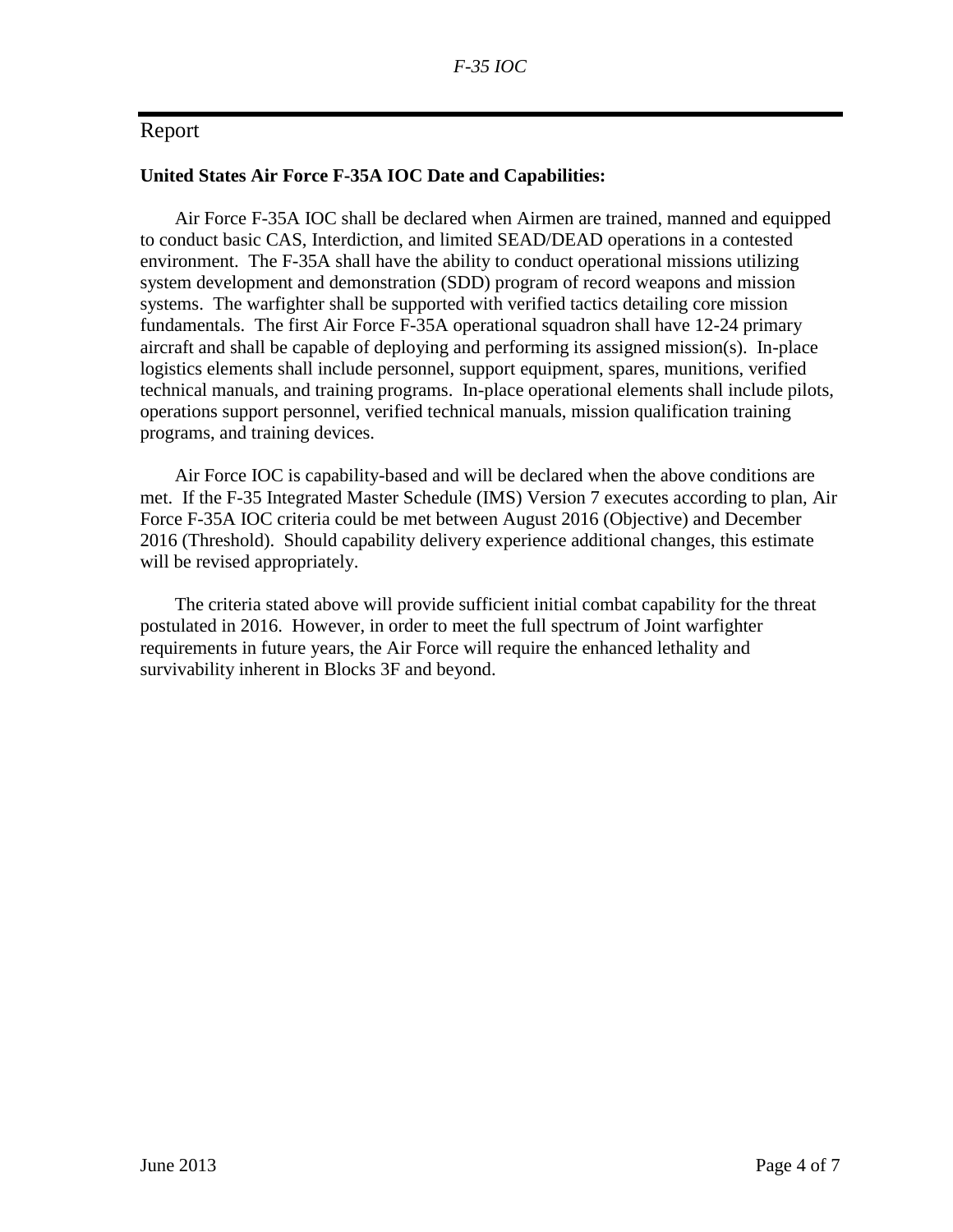#### *F-35 IOC*

#### **United States Marine Corps F-35B IOC Date and Capabilities:**

Marine Corps F-35B IOC shall be declared when the first operational squadron is trained, manned, and equipped to conduct CAS, Offensive and Defensive Counter Air, Air Interdiction, Assault Support Escort, and Armed Reconnaissance in concert with Marine Air Ground Task Force resources and capabilities. The F-35B shall have the ability to conduct operational missions utilizing SDD program of record weapons and mission systems. The aircraft will be in a Block 2B configuration with the requisite SDD performance envelope and weapon clearances. The first Marine Corps F-35B operational squadron shall have 10-16 primary aircraft and shall be capable of deploying and performing its assigned mission(s). Support and sustainment elements shall include spares, support equipment, tools, technical publications, training programs and devices, and Autonomic Logistic Information System V2.

Marine Corps IOC is capability based and will be declared when the above conditions are met. If the F-35 IMS Version 7 executes according to plan, Marine Corps F-35B IOC criteria could be met between July 2015 (Objective) and December 2015 (Threshold). Should capability delivery experience additional changes, this estimate will be revised appropriately.

The criteria stated above will provide sufficient initial combat capability for the threat postulated in 2015. However, in order to meet the full spectrum of Joint warfighter requirements in future years, the Marine Corps will require enhanced lethality and survivability inherent in Blocks 3F and beyond.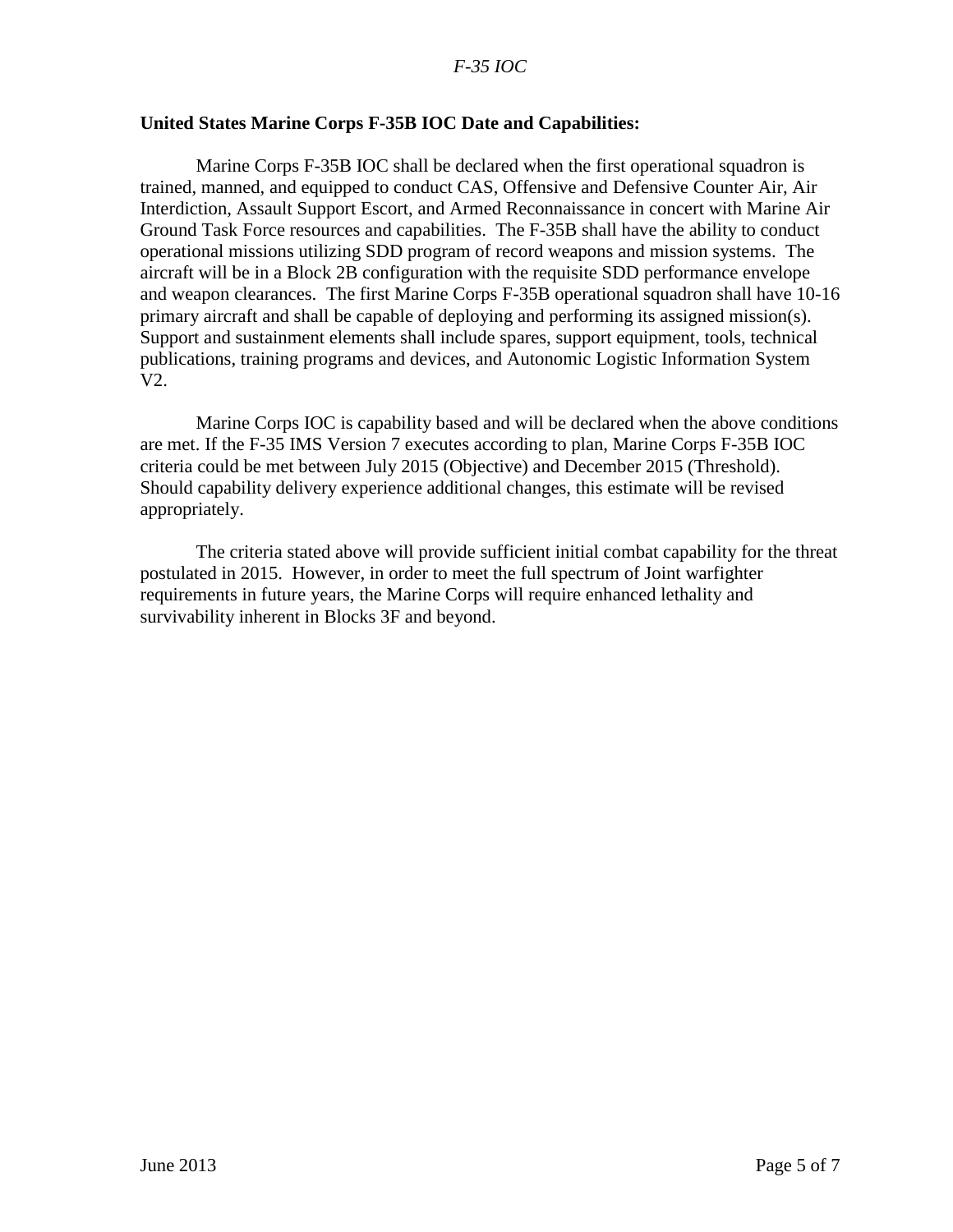#### **United States Navy F-35C IOC Date and Capabilities:**

Navy F-35C IOC shall be declared when the first operational squadron is manned, trained, and equipped to conduct assigned missions. The F-35C shall have the ability to conduct operational missions utilizing SDD program of record weapons and mission systems. The aircraft will be in a Block 3F configuration with the requisite SDD performance envelope and weapon clearances. The first Navy F-35C operational squadron shall have 10 primary aircraft and shall be capable of performing its assigned mission(s). Support and sustainment elements shall include spares, support equipment, tools, technical publications, training programs and devices, Autonomic Logistic Information System V2, and completion of ship qualifications and certifications to meet Commander, Naval Air System Command (NAVAIRSYSCOM) requirements to deploy aboard aircraft carriers.

Navy IOC is capability based and will be declared when the above conditions are met. If the F-35 IMS Version 7 executes according to plan, Navy F-35C IOC criteria could be met between August 2018 (Objective) and February 2019 (Threshold). Should capability delivery experience additional changes, this estimate will be revised appropriately.

The criteria stated above will provide sufficient initial combat capability for the threat postulated in 2018. However, in order to meet the full spectrum of Joint warfighter requirements in future years, the Navy will require enhanced lethality and survivability inherent in Blocks 3F and beyond.